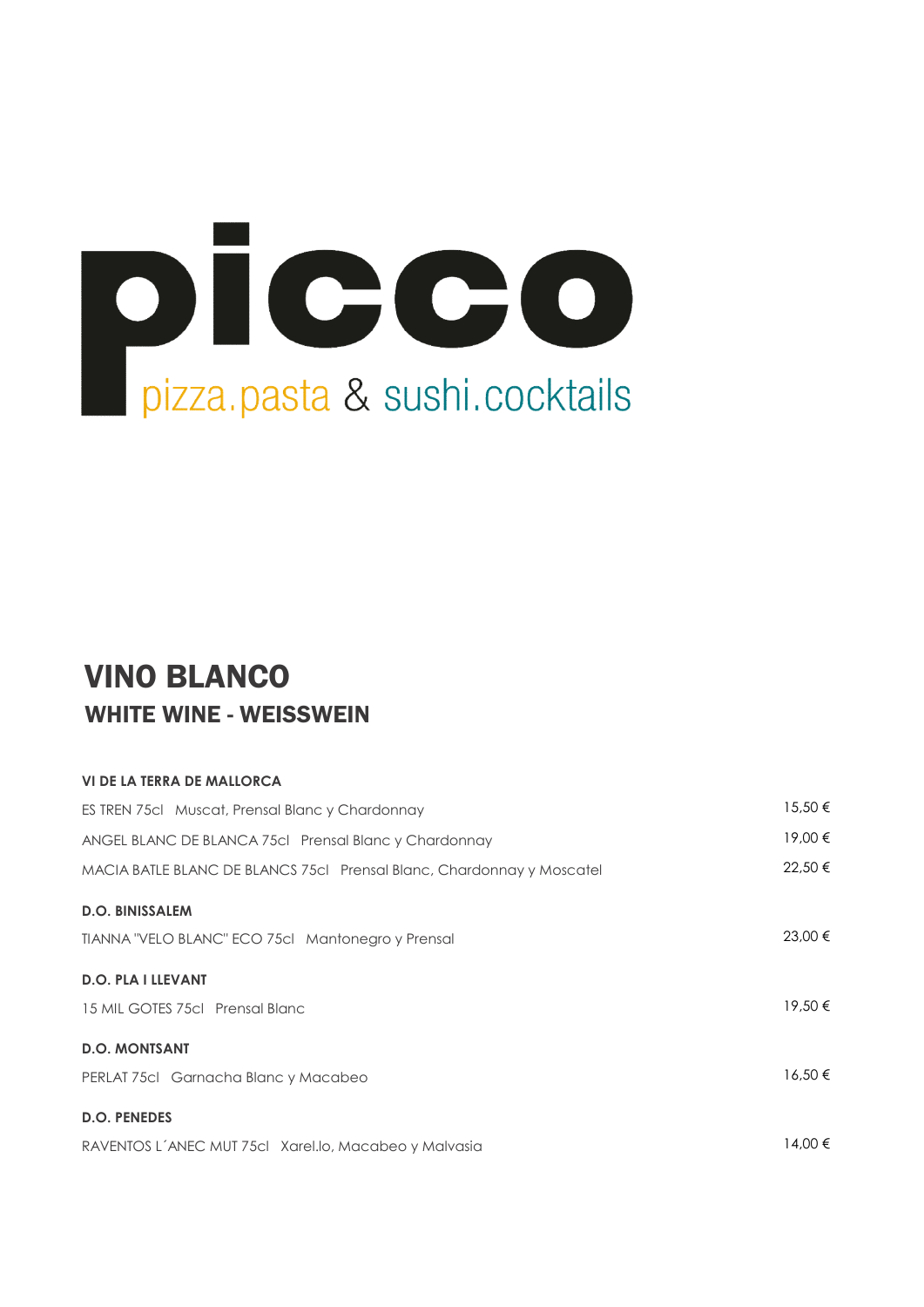| <b>D.O. RUEDA</b>                              |         |
|------------------------------------------------|---------|
| K-NAIA 75cl Verdejo y Savignon Blanc           | 15,50€  |
| <b>BICICLETAS Y PECES 75cl Verdejo</b>         | 16,50€  |
| HERMANOS LURTON 75cl Savignon Blanc            | 19,50€  |
| SHAYA 75cl Verdejo                             | 19,50€  |
| <b>D.O. RIAS BAIXAS</b>                        |         |
| AMARELO 75cl Albariño                          | 15,00€  |
| BARBUTIN 75cl Albariño                         | 19,50€  |
| SIN PALABRAS 75cl Albariño                     | 22,50€  |
| <b>D.O. RIOJA</b>                              |         |
| GARDENOS 75cl Viura y verdejo                  | 13,50 € |
| <b>V.T. EXTREMADURA</b>                        |         |
| HABLA DE TI 75cl Savignon Blanc                | 15,50€  |
| <b>COPAS DE VINO - GLAS OF WINE - WEINGLAS</b> |         |
| VINO DE LA CASA                                | 3,00 €  |
| <b>BICICLETAS Y PECES</b>                      | 3,40 €  |
| <b>VINO ROSADO</b>                             |         |

# ROSÉ WINE - ROSÉWEIN

| <b>VI DE LA TERRA DE MALLORCA</b>                                 |            |
|-------------------------------------------------------------------|------------|
| 3030 75cl Mantonegro y Cabernet Savignon                          | 16,50€     |
| <b>D.O. BINISSALEM</b>                                            |            |
| SES NINES ROSAT PALID 75cl Mantonegro, Callet y Cabernet Savignon | 21,00 €    |
| <b>D.O. EMPORDA</b>                                               |            |
| JARDINS CASTELL DE PERELADA 75cl Garnacha y Merlot                | 15,50€     |
| <b>D.O. RIOJA</b>                                                 |            |
| GARDENOS 75cl Tempranillo y Garnacha                              | 13,50€     |
| <b>D.O. SOMONTANO</b>                                             |            |
| MONTESIERRA 75cl Cabernet Savignon y Merlot                       | 14,00 €    |
| <b>D.O. BIERZO</b>                                                |            |
| <b>CUATRO PASOS 75cl Mencia</b>                                   | 15,50€     |
| <b>COPAS DE VINO - GLAS OF WINE - WEINGLAS</b>                    |            |
| VINO DE LA CASA                                                   | $3,00 \in$ |
| <b>CUATRO PASOS</b>                                               | $3,40 \in$ |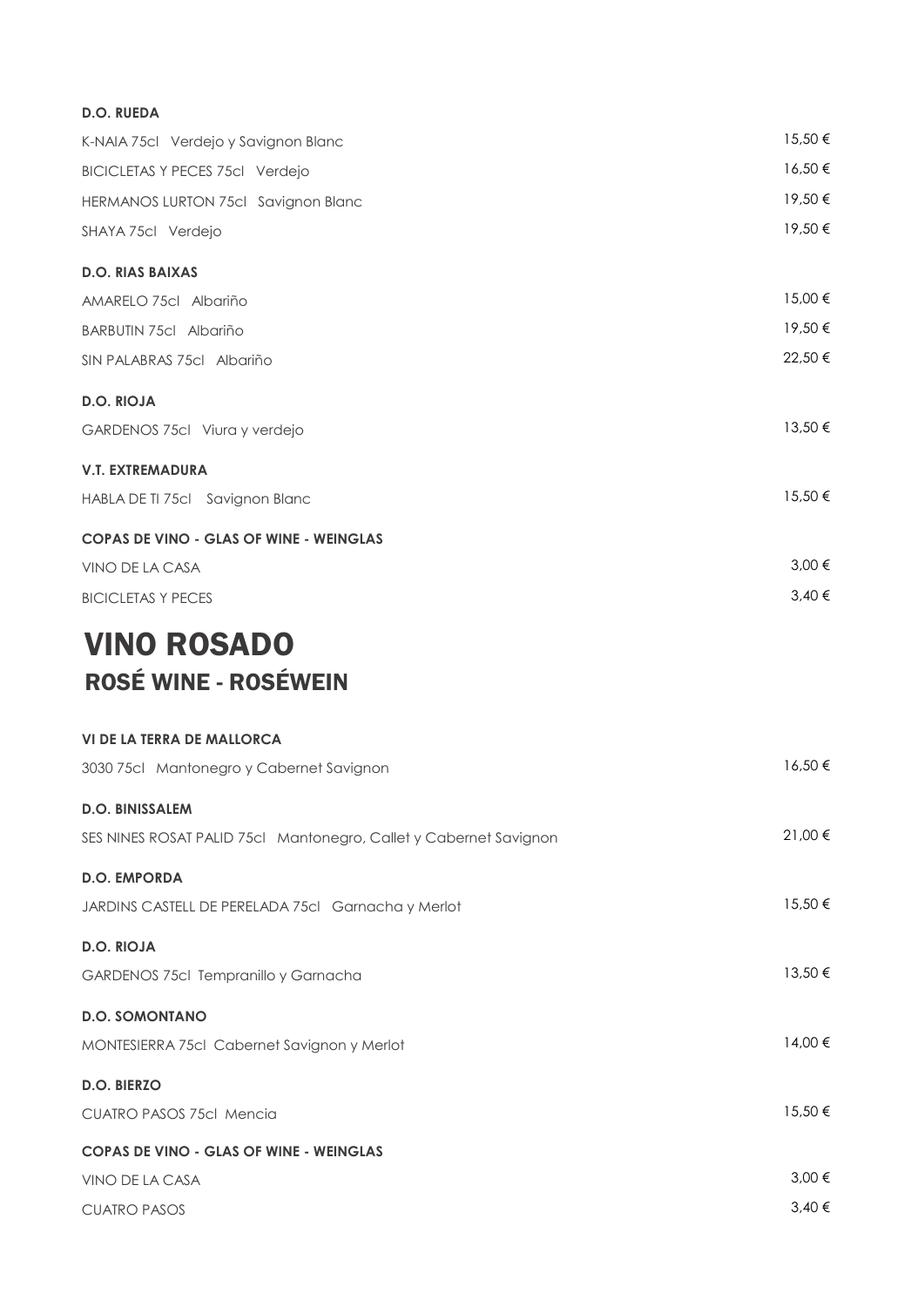### VINO TINTO RED WINE - R0TWEIN

| <b>VI DE LA TERRA DE MALLORCA</b>                                            |            |
|------------------------------------------------------------------------------|------------|
| MACIA BATLE ANYADA 75cl Mantonegro, Syrah y Cabernet Savignon                | 15,50 €    |
| EL COLUMPIO 75cl Mantonegro, Syrah y Cabernet Savignon                       | 21,00 €    |
| OBAC DE BINIGRAU 75 cl Mantonegro, Merlot, Cabernet Savignon, Callet y Syrah | 24,50€     |
| <b>D.O. PLA I LLEVANT</b>                                                    |            |
| MONT FERRUTX 75cl Mantonegro, Callet y Fogoneu                               | 16,50€     |
| <b>D.O. BINISSALEM</b>                                                       |            |
| CAN VERDURA 75cl Mantonegro, Merlot, Monastrell, Syrah y Cabernet            | 19,50€     |
| FINCA BINIAGUAL 75cl Mantonegro, Merlot y Cabernet Savignon                  | 23,50 €    |
| <b>D.O. RIOJA</b>                                                            |            |
| GARDENOS 75cl Tempranillo                                                    | 13,50€     |
| VIÑA PACETA CRIANZA 75cl Tempranillo                                         | 15,50€     |
| SIERRA CANTABRIA SELECCION 75cl Tempranillo y Graciano                       | 16,50€     |
| BAIGORRI CRIANZA 75cl Tempranillo Y Garnacha                                 | 22,00 €    |
| LUIS CAÑAS CRIANZA 75cl Tempranillo                                          | 22,50 €    |
| RAMON BILBAO RESERVA 75cl Tempranillo                                        | 25,00 €    |
| COSME PALACIO RESERVA 75cl Tempranillo                                       | 36,00€     |
| <b>D.O. RIBERA DEL DUERO</b>                                                 |            |
| VUELA 75cl Tempranillo                                                       | 15,50€     |
| <b>BICICLETAS Y DEMONIOS 75cl Tempranillo</b>                                | 17,00 €    |
| LA CELESTINA 75cl Tempranillo                                                | 22,00 €    |
| CEPA GAVILÁN 75cl Tempranillo                                                | 22,50€     |
| HITO DE CEPA 21 75cl Tempranillo                                             | 23,00 €    |
| VALDUERO RESERVA 75cl Tempranillo                                            | 26,50€     |
| DOMINIO DE ATAUTA CRIANZA 75 cl Tempranillo                                  | 35,50€     |
| D.O. BIERZO                                                                  |            |
| <b>CUATRO PASOS BLACK 75cl Mencia</b>                                        | 22,00 €    |
| <b>V.T. EXTREMADURA</b>                                                      |            |
| HABLA DEL SILENCIO 75cl Syrah, Cabernet Savignon y Tempranillo               | 21,50€     |
| <b>D.O. JUMILLA</b>                                                          |            |
| <b>JUAN GIL 12 MESES 75cl Monastrell</b>                                     | 20,00 €    |
| <b>COPAS DE VINO - GLAS OF WINE - WEINGLAS</b>                               |            |
| VINO DE LA CASA                                                              | 3,00 €     |
| <b>VUELA RIBERA DEL DUERO</b>                                                | $3,40 \in$ |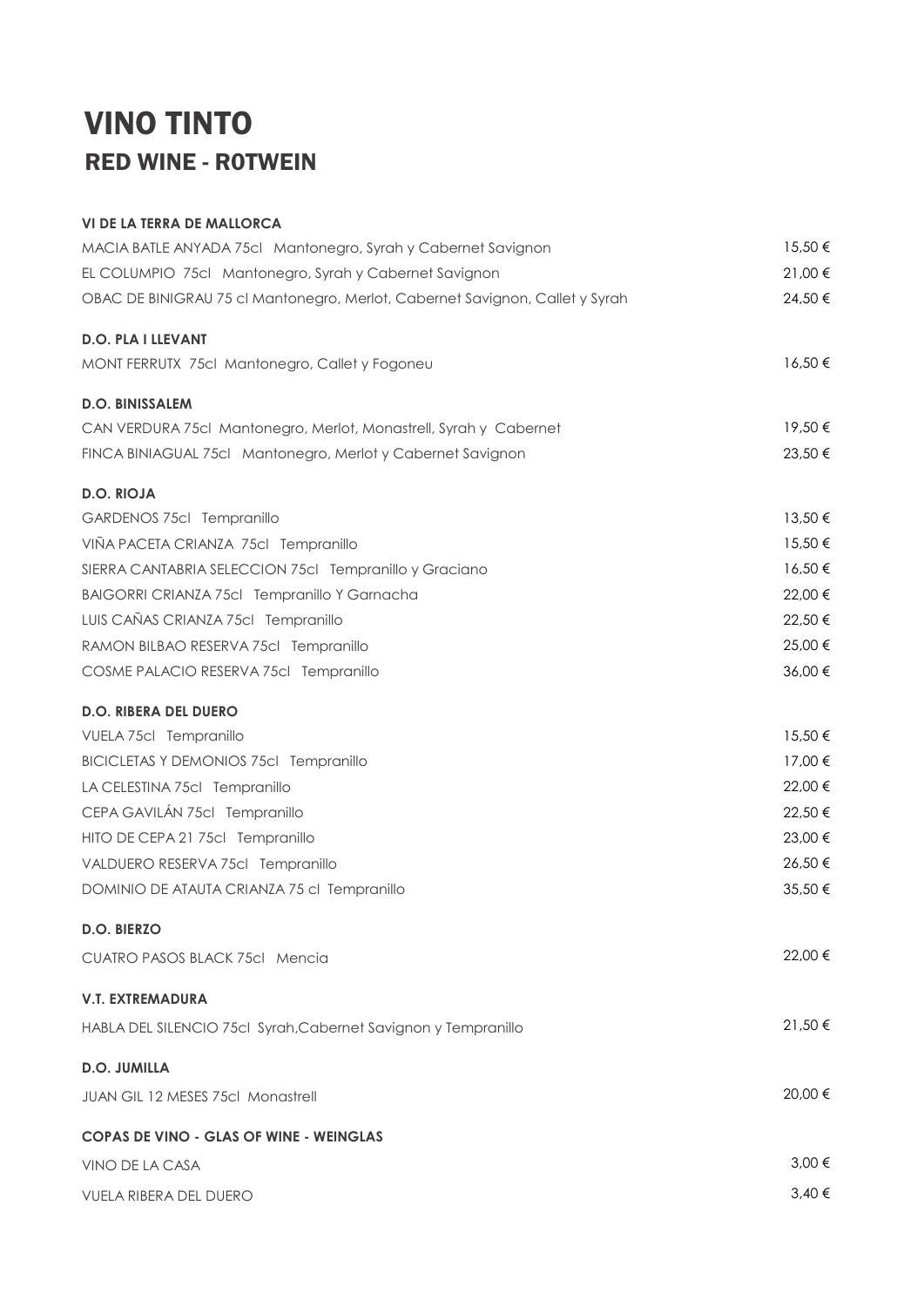# **CAVA**

| FREIXENET GRAN CARTA NEVADA 20cl Macabeo, Xarel.lo y Perellada   | 6.75€   |
|------------------------------------------------------------------|---------|
| FREIXENET CORDÓN NEGRO 20cl Macabeo, Xarel.lo y Perellada        | 6.95€   |
| FREIXENET GRAN CARTA NEVADA 75cl Macabeo, Xarel.lo y Perellada   | 18,50 € |
| FREIXENET BRUT ROSÉ 75cl Macabeo, Xarel.lo y Perellada           | 18.75 € |
| PRIVAT RESERVA BRUT 75 cl Macabeo, Xarel.lo y Perellada          | 19,50€  |
| MOET CHANDON 75 cl Pinot Noir, Pinot Meunier y Chardonnay        | 71.50€  |
| MOET CHANDON ROSADO 75 cl Pinot Noir, Pinot Meunier y Chardonnay | 68.50€  |

### AGUAS MINERALES MINERAL WATER - MINERALWASSER

| AGUA SIN GAS - STILL WATER - MINERALWASSER OHNE KOHLENSÄURE    | $2.45 \in$ |
|----------------------------------------------------------------|------------|
| AGUA CON GAS - SPARKLING WATER - MINERALWASSER MIT KOHLENSÄURE | $2.45 \in$ |

# **REFRESCOS** SOFT DRINKS - ERFRISCHUNGSGETRÄNKE

| COCA-COLA / LIGHT / ZERO 35cl | $3,45 \in$ |
|-------------------------------|------------|
| FANTA NARANJA / LIMÓN 35cl    | $3,45 \in$ |
| <b>SPRITE 35cl</b>            | $3,45 \in$ |
| TÓNICA 20cl                   | $2,45 \in$ |
| <b>AQUARIUS 30cl</b>          | $3,00 \in$ |
| NESTEA 30cl                   | $3,00 \in$ |
| <b>APFEL SCHORLE 20cl</b>     | $2,45 \in$ |
|                               |            |

#### **ZUMOS** JUICES - SAFT

| NARANJA - ORANGE - ORANGE    | $2.50 \in$ |
|------------------------------|------------|
| MANZANA - APPLE - APFEL      | $2.50 \in$ |
| MELOCOTÓN - PEACH - PFIRSICH | $2.50 \in$ |
| PIÑA - PINEAPPLE - ANANAS    | 2.50 €     |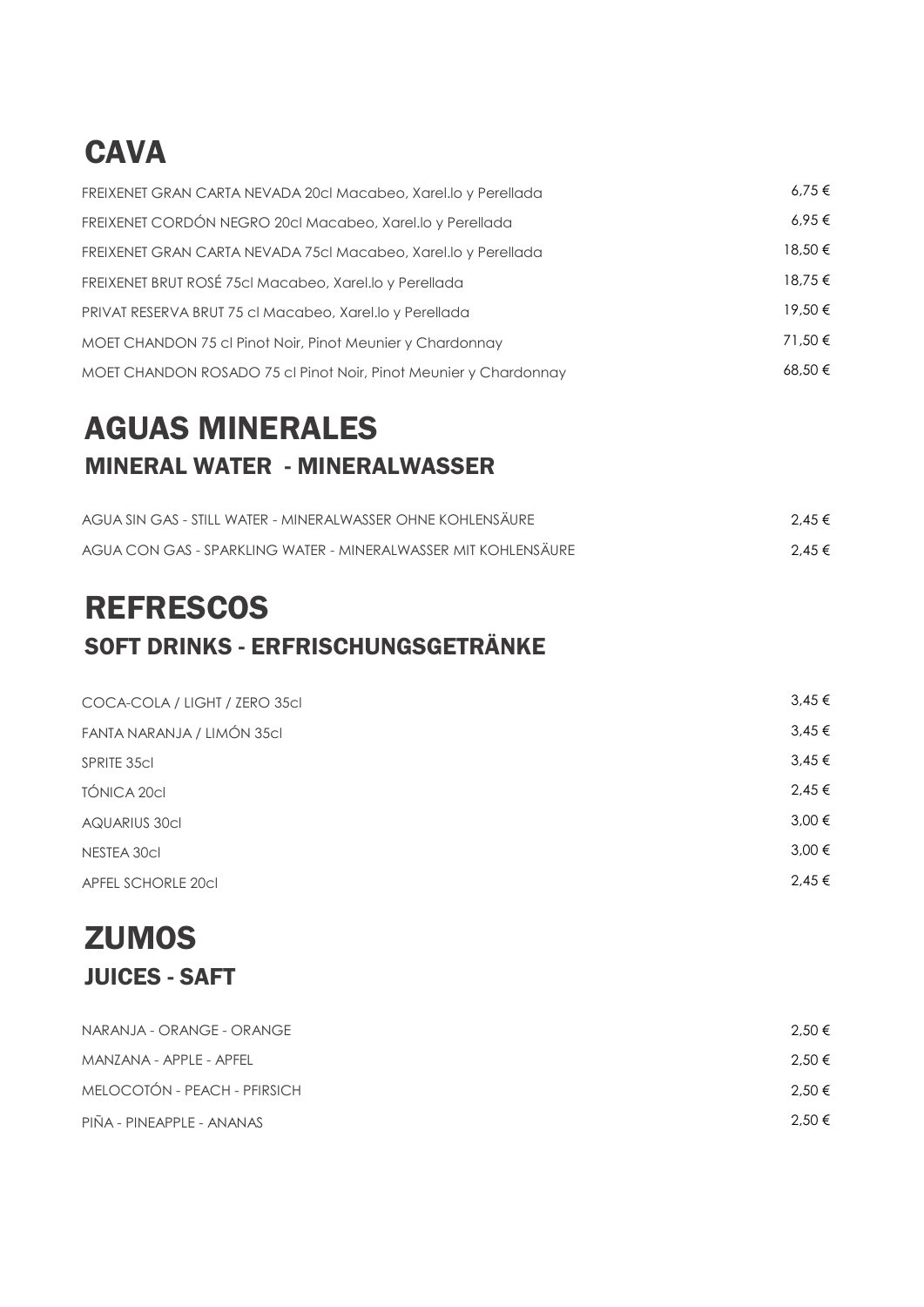#### **CERVEZAS** BEERS - BIERE

| DE PRESIÓN - DRAUGHT BEER - VOM FASS 25cl                             | 2,60€      |
|-----------------------------------------------------------------------|------------|
| DE PRESIÓN - DRAUGHT BEER - VOM FASS 40cl                             | 3,70€      |
| ROSA BLANCA                                                           | $3,50 \in$ |
| <b>SAN MIGUEL</b>                                                     | $3,30 \in$ |
| SAN MIGUEL 0,0                                                        | $3,30 \in$ |
| SAN MIGUEL CON LIMÓN - SAN MIGUEL WITH LEMON - SAN MIGUEL MIT ZITRONE | $3,55 \in$ |
| MAHOU NEGRA MALTA - MAHOU STOUT - SCHWARZE MAHOU                      | $3,30 \in$ |
| <b>WARSTEINER</b>                                                     | $3,30 \in$ |
| <b>HEINEKEN</b>                                                       | $3,30 \in$ |
| <b>CORONITA</b>                                                       | $3.70 \in$ |
| ERDINGER Trigo - Wheat beer - Weizen                                  | $5,55 \in$ |
| FRANZISKANER Trigo-Wheat beer - Weizen                                | 4,75 €     |

### SANGRIA

Gin, dry vermouth. Gin, trockener Wermut.

| DE VINO - WINE - WEIN 20CL  | 3.85 €      |
|-----------------------------|-------------|
| DE VINO - WINE - WEIN 50cl  | $6.95 \in$  |
| DE VINO - WINE - WEIN 100cl | $11.95 \in$ |

# CÓCTEL DE APERITIVO APERITIVE COCKTAIL - APERITIF-COCKTAILS

CON ALCOHOL - ALCOHOLIC - MIT ALKOHOL

| <b>BLOODY MARY</b>                                                                                                                                                 | 8.25 € |
|--------------------------------------------------------------------------------------------------------------------------------------------------------------------|--------|
| Vodka, zumo de tomate, limón, tabasco, sal, pimienta.<br>Vodka, tomato juice, lemon, tabasco, salt, pepper.<br>Wodka, Tomatensaft, Zitrone, Tabasco Salz, Pfeffer. |        |
| <b>COSMOPOLITAN</b>                                                                                                                                                | 8.25 € |
| Vodka, Cointreau, Zumo arándanos, lima.<br>Vodka, Cointreau, cranberry juice, lime.<br>Wodka, Cointreau, Heidelbeerensalt, Limette.                                |        |
| <b>DRY MARTINI</b>                                                                                                                                                 | 8.25 € |
| Ginebra, vermut seco.                                                                                                                                              |        |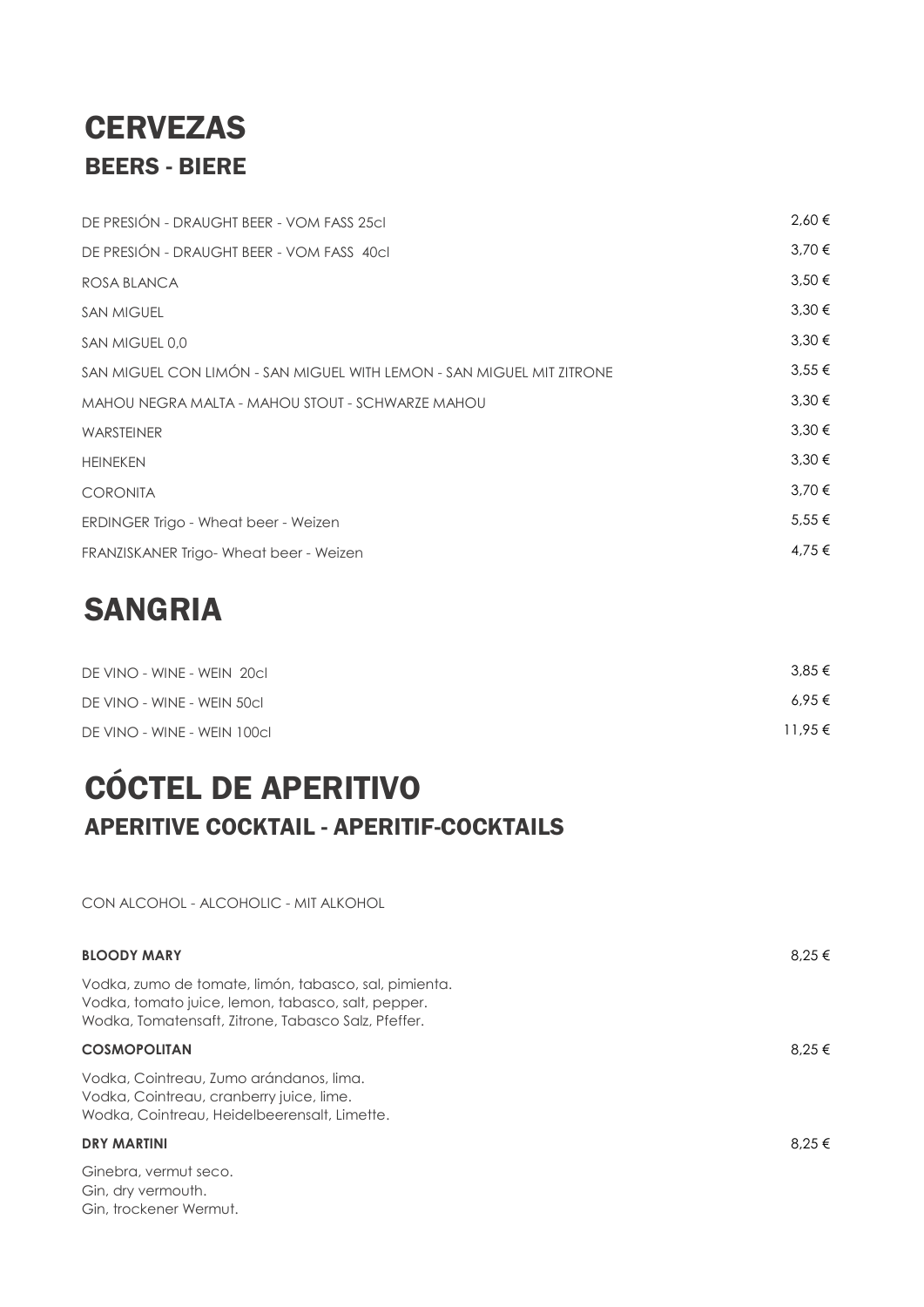# **COCKTAILS**

#### CON ALCOHOL - ALCOHOLIC - MIT ALKOHOL

| MOJITO TRADICIONAL                                                                                                                                               | 8,25 € |
|------------------------------------------------------------------------------------------------------------------------------------------------------------------|--------|
| Ron blanco, lima, hojas de hierbabuena.<br>White rum, lime, mint.<br>Weißer Rum, Limette, Minze.                                                                 |        |
| DAIQUIRI (Fresa - Plátano - Limón)<br>(Strawberry - Banana - Lemon) (Erdbeere - Banane - Zitrone)                                                                | 8,25 € |
| Ron blanco, limón, azúcar.<br>White rum, lemon, sugar.<br>Weißer Rum, Zitrone, Zucker.                                                                           |        |
| <b>CAIPIRINHA</b> (Limón - Fresa - Plátano)<br>(Lemon - Strawberry - Banana) (Zitrone - Erdbeere - Banane)                                                       | 8,25 € |
| Cachaza, lima, limón, azúcar.<br>Cachaça, lime, lemon, sugar.<br>Cachaça, Limette, Zitrone, Zucker.                                                              |        |
| PIÑA COLADA                                                                                                                                                      | 8,25 € |
| Ron, piña, batida de coco, Malibú, zumo de piña.<br>Rum, pineapple, Batida de Coco, Malibu, pineapple juice.<br>Rum, Ananas, Batida de Coco, Malibu, Ananassaft. |        |
| MAI TAI                                                                                                                                                          | 8,25 € |
| Ron, Amaretto, limón, zumo de piña.<br>Rum, Amaretto, lemon, pineapple juice.<br>Rum, Amaretto, Zitrone, Ananassaft.                                             |        |
| <b>LA VIE EN ROSE</b>                                                                                                                                            | 8,25 € |
| Vodka, Cointreau, sirope de rosas, zumo de piña.<br>Vodka, Cointreau, roses syrup, pineapple juice.<br>Wodka, Cointreau, Rosensirup, Ananassaft.                 |        |
| MARGARITA                                                                                                                                                        | 8,25€  |
| Tequila, triple seco, limón exprimido, sal.<br>Tequila, Triple Sec, lemon juice, salt.<br>Tequila, Triple Seco, gepresste Zitrone, Salz.                         |        |
| <b>SEX ON THE BEACH</b>                                                                                                                                          | 8,25 € |
| Vodka, piña, melocotón, arándanos.<br>Vodka, pineapple, peach, cranberry.<br>Wodka, Ananas, Pfirsich, Heidelbeeren.                                              |        |
| TEQUILA SUNRISE                                                                                                                                                  | 8,25 € |
| Tequila, zumo de naranja, azúcar.<br>Tequila, orange juice, sugar.<br>Tequila, Orangensaft, Zucker.                                                              |        |
| <b>APEROL SPRITZ</b>                                                                                                                                             | 8,25 € |
| Aperol, cava, naranja, tónica.<br>Aperol, cava, orange, tonic.<br>Aperol, Sekt, Orange, Tonic.                                                                   |        |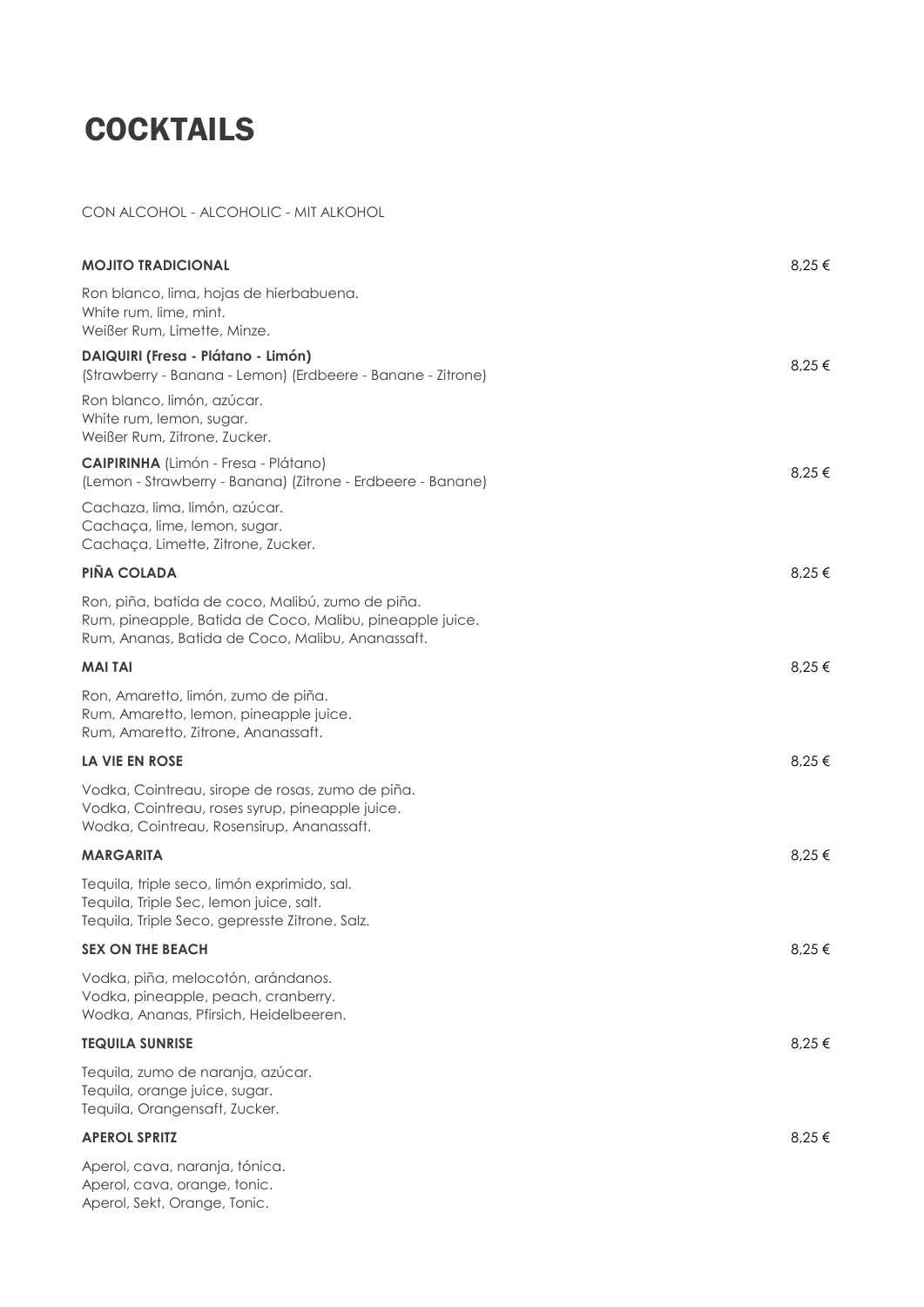# GIN & TONIC

TÓNICA A ELEGIR INCLUIDA EN EL PRECIO CHOICE OF TONIC INCLUDED IN THE PRICE - TONIC-WATER ZUR AUSWAHL IM PREIS INKLUSIVE Fever-Tree Mediterranean, Fever-Tree Indian, Schweppes Clásica y Light PUERTO DE INDIAS  $8.75 \in$ Con frutos rojos, fresas y espíritu de frutos rojos With red berries, strawberries and hints of red berries. Mit roten Früchten, erdbeeren und verfeinert mit einem Hauch roter Früchte. BULLDOG  $\begin{array}{ccccc} 9.25 & \infty & 9.25 \end{array}$ Con palo de regaliz, enebro y espíritu de regaliz With stick bat, juniper , hints of bat. Mit lakritz stick, wacholder, verfeinert mit lakritz HENDRICK´S  $9.25 \in$ Con pepino, hierba luisa y espíritu de lima. With cucumber, lemon verbena and hints of lime. Mit Gurke, Zitronengras, verfeinert mit Limette. SEAGRAM´S  $8.75 \in$ Con piel de naranja, canela en rama y espíritu de canela. With orange peel, cinnamon stick and hints of cinnamon. Mit Orangenschale, Zimtstange, verfeinert mit Zimt. GIN MARE  $\begin{array}{cc} 9,75 \in \end{array}$ Con piel de lima, hierba luisa y espíritu de limón. With lime peel, lemon verbena and hints of lemon. Mit Limettenschale, Zitronenverbene und verfeinert mit einem Hauch Zitrone. BROCKMANS  $9.25 \in$ Con frutos rojos y espíritu de frutos rojos. With red berries and hints of red berries. Mit roten Früchten und verfeinert mit einem Hauch roter Früchte. LONDON N°3  $9.25 \in$ Con enebro, cardamomo y piel de naranja. With juniper, cardamom and orange peel.

Mit Wacholder, Kardamom und Orangenschale.